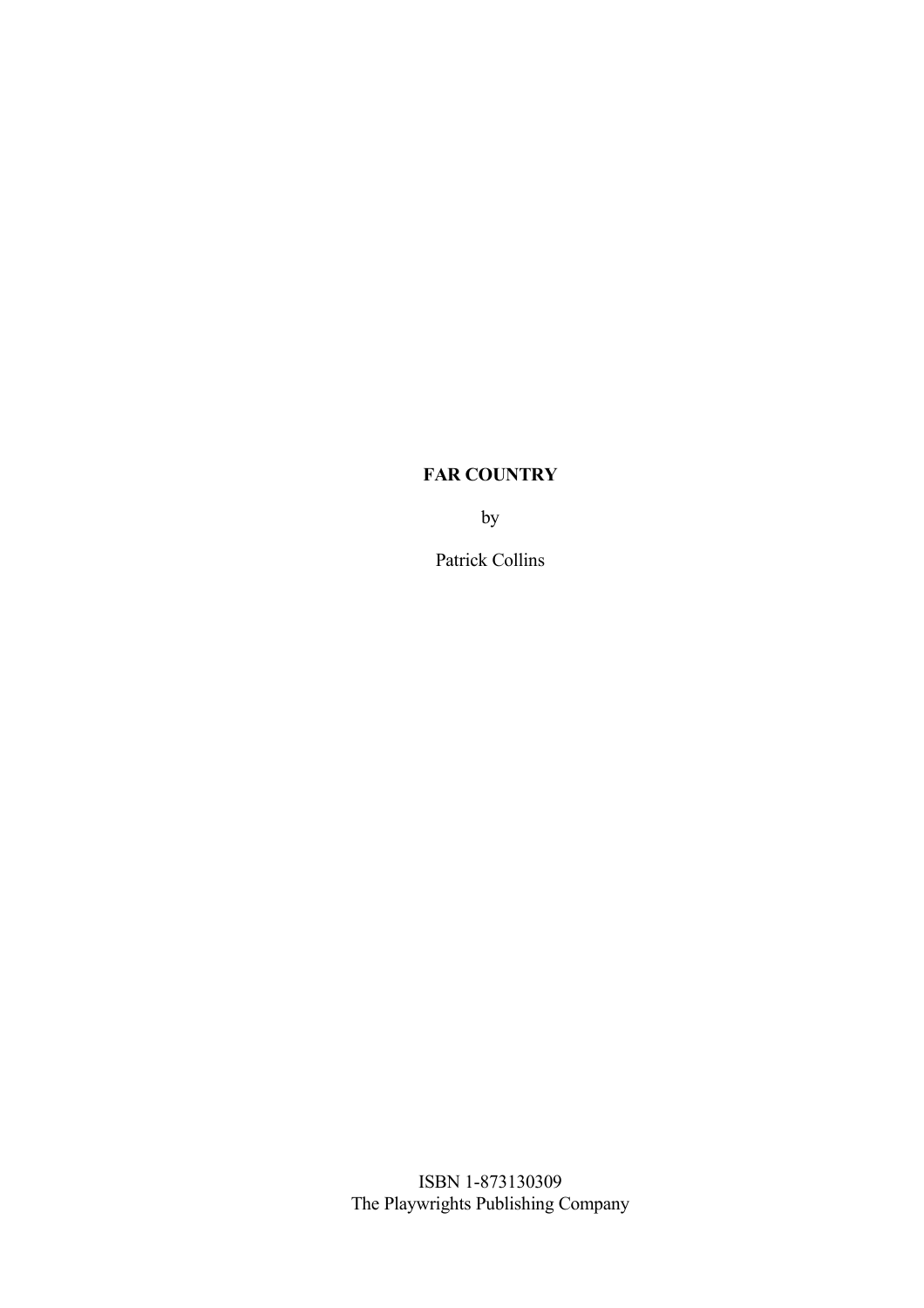Performances or readings of this play may not legally take place before an audience without a licence obtainable on application to:

> The Playwrights Publishing Co., 70, Nottingham Road, Burton Joyce, Notts. NG14 5AL [44] 01159-313356 [playwrightspublishingco@yahoo.com](mailto:playwrightspublishingco@yahoo.com)

To avoid possible disappointment, application should be made, preferably in writing, as early as possible, stating: -

- (i) Name and address of applicant
- (ii) Name and address of Society;
- (iii) Name and address of theatre or hall where performance(s) would be held;
- (iv) Times and dates of performances.

A fee will be charged for this licence which must be paid prior to the first performance otherwise the licence is automatically cancelled and the performance becomes illegal.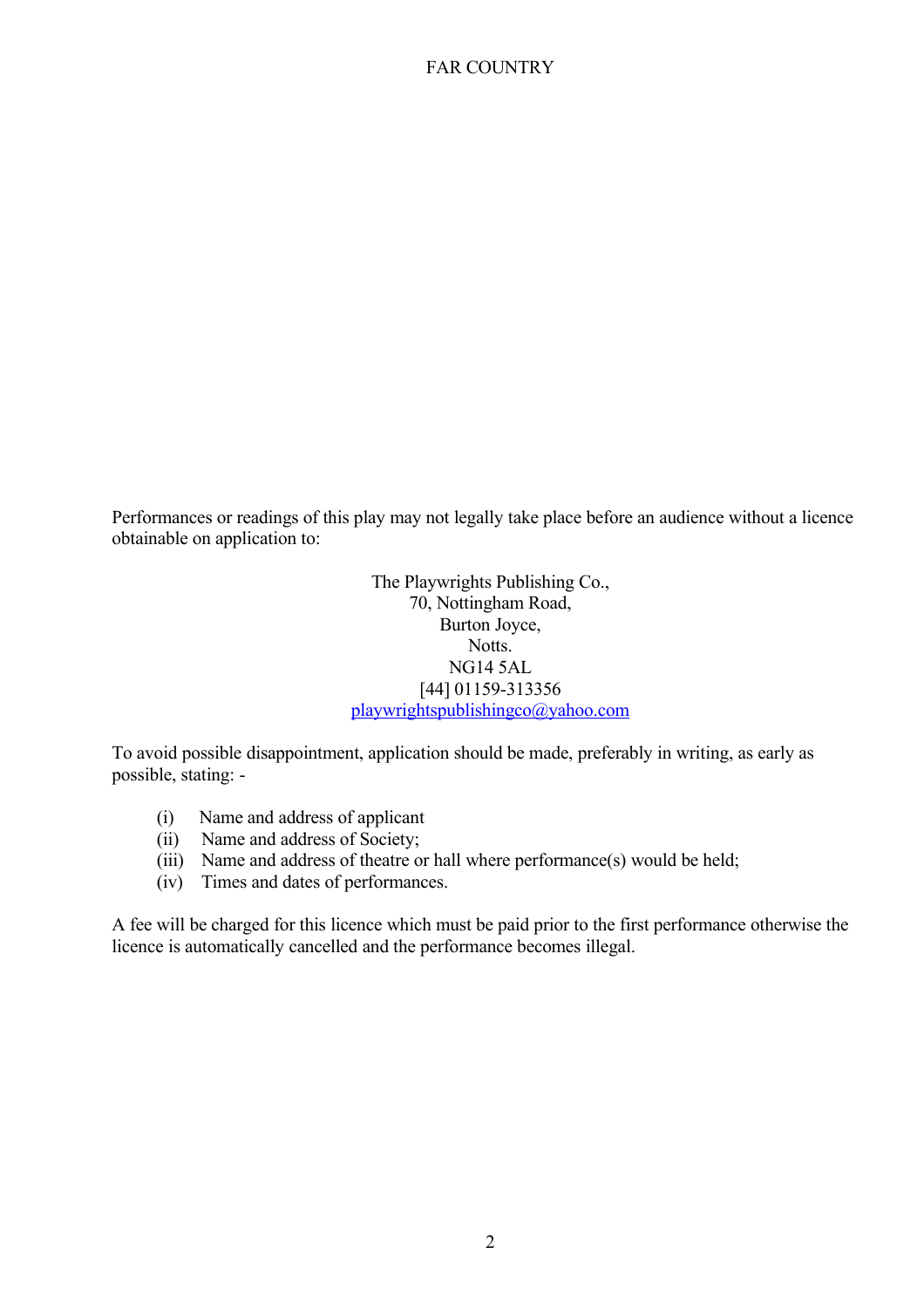#### **DEDICATION**

The Playwrights Publishing Company received the following script from Mrs Katherine Collins who sent it in after the death of her husband in 2,000. During his lifetime Patrick had written plays and pantomimes for his local church. We were so impressed with this lady's dedication to the work of her deceased husband that we are pleased to be able to offer Patrick's play to a worldwide audience.

## **PATRICK GEORGE COLLINS**

## *The following Appreciation was read out at Pat's funeral in St Luke's Church on St Thomas' Day, 3rd July 2000.*

Pat was born at Evesham in Worcestershire and remained a countryman at heart all his life, loving all natural history as well as music, literature and cricket. He was a King's Scout. He sang in his church choir as boy and man. His job with a bank later moved him to London where he settled in the Bromley area and where he later met and married Katherine in 1965. They joined St Luke's Church where Pat served as Choir member and later as Churchwarden

Pat wrote several plays for St Luke's Church - Jonah, Naaman, Demon Defeated, Town and Country sketches and a Mummers Play, which were performed with great success, and were followed by the noted pantomimes at Christmas which raised money for the Homeless. He wrote a book "The Witnesses" - a story about the birth and death of Christ as told by Witnesses at the time. Pat died aged 70 years.

Pat was loved and appreciated for his high principles and good sense of humour. He had a wide knowledge of many subjects, including Christian theology, and had a strong faith in God. He was a thoughtful and perceptive person who would speak out straightforwardly but would be willing to change his mind and admit it if events proved him wrong. At heart he was a kind person who cared about the underdog as well as those closest to him. He will be sorely missed.

Date of first publication 01/04/04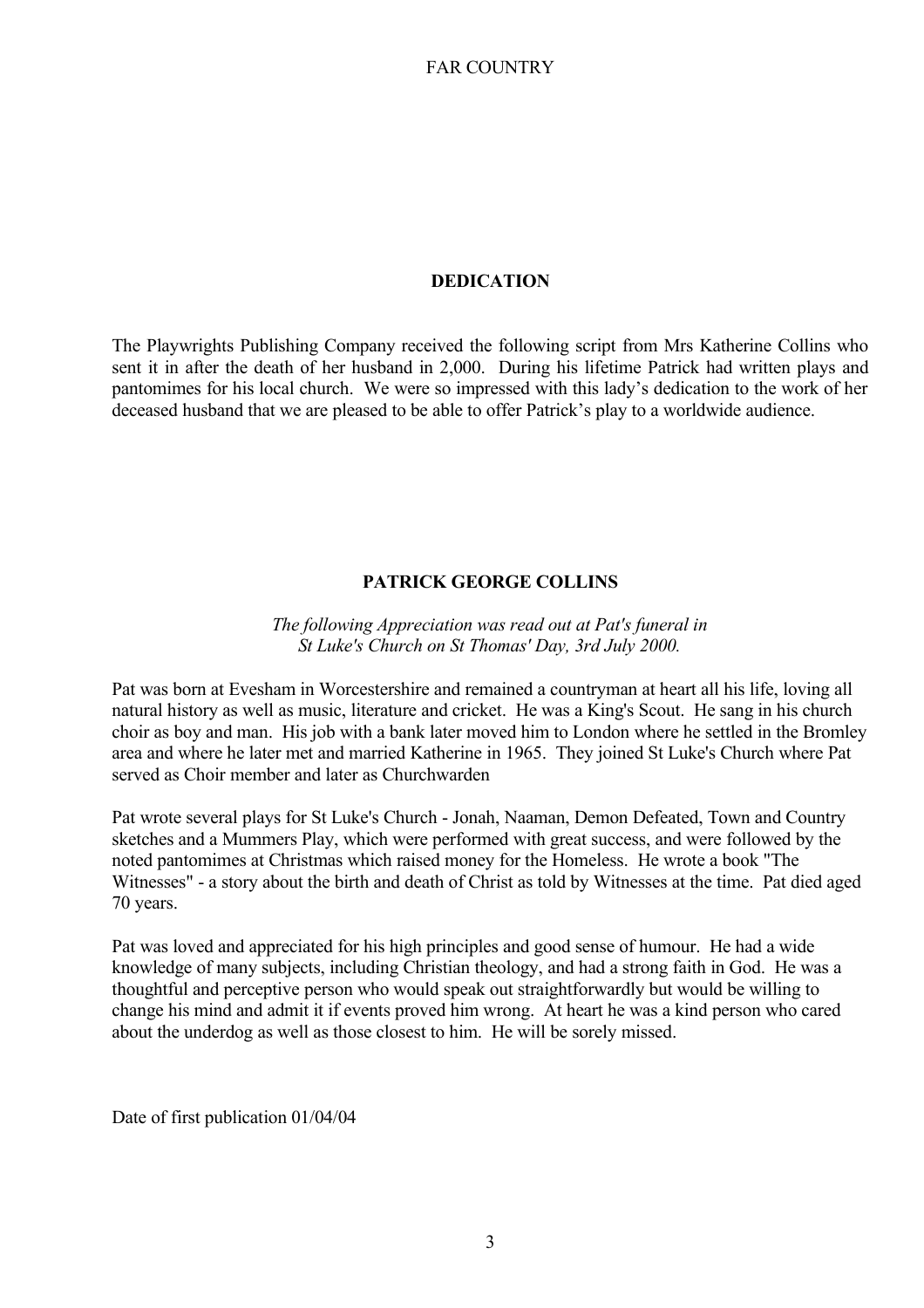## Dramatis Personae.

Mother Jane - elder daughter Anne - younger daughter Liz. - Anne's friend in London Roger - friend of Anne Jason - middle-aged friend of Liz. Bob - friend of Liz. Tony - friend of Liz. Kevin - friend of Liz. Three plain clothes police officers: Sergeant, George(ina) and Fred(a). Sally - friend of Mother.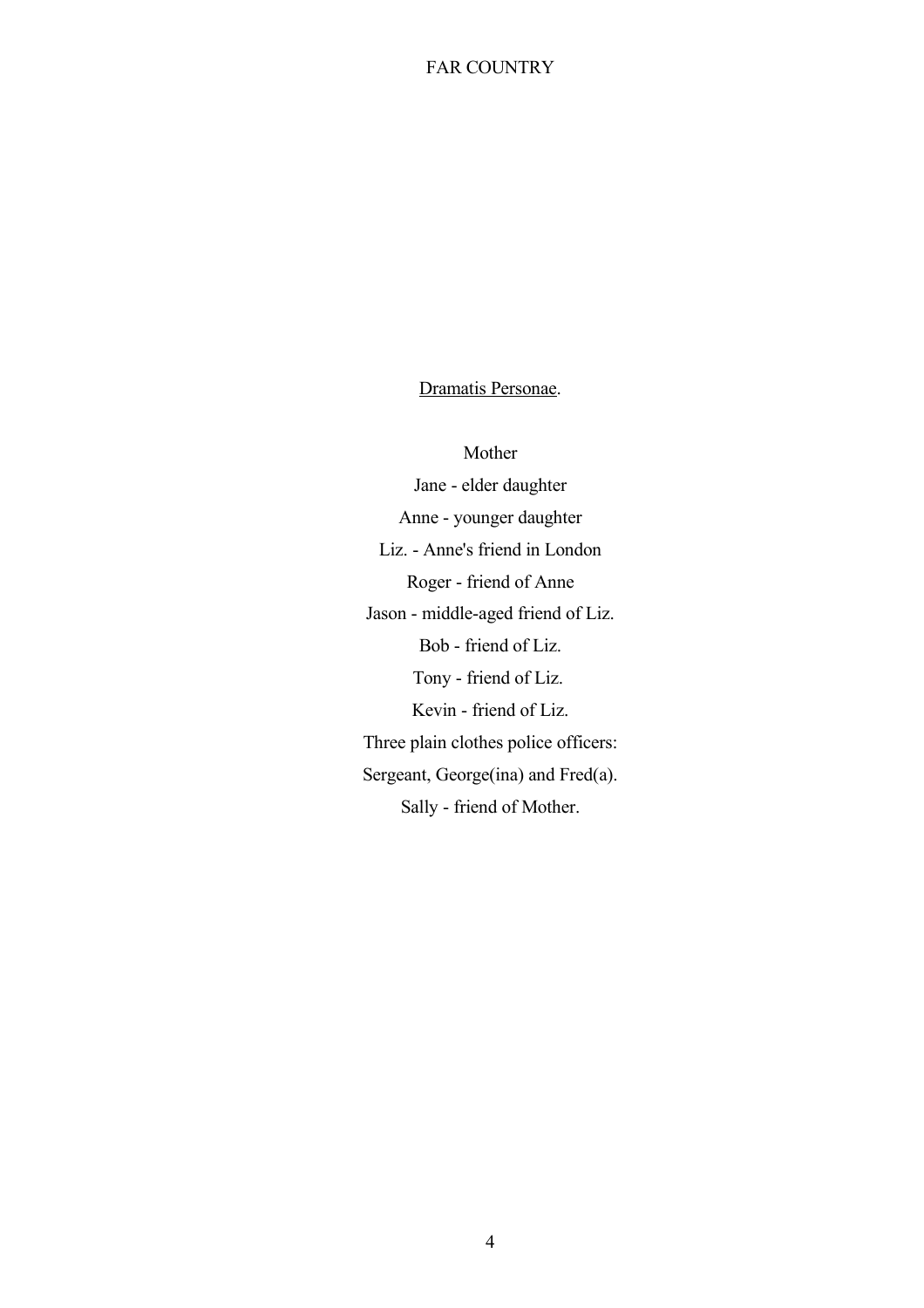#### SCENE ONE - THE KITCHEN AT THE BARNS' FARM.

(Anne sits alone at the table, occasionally looking at her watch. Enter her Mother from the garden.)

- Mother I'm sorry to have kept you waiting dear, I intended to come directly but I've been admiring the horse chestnuts across the river. They always look so beautiful at this time of year with the afternoon sun on them. They shine like gold today - did you notice them?
- Anne Yes they were very pretty but I didn't want to talk to you about trees mother there's something important I want to ask you.

Mother I'm sure it's not so important that it can't wait until I've poured us each a cup of tea. It's already made and should be drawn by now (pours out two cups). Now what have you got to say that's so vitally important?

- Anne (Drinks some tea then puts the cup down) I'm afraid this is going to shock you mother, but I'm going away.
- Mother Oh on holiday you mean?
- Anne No mother, forever, or at least for a long time.

Mother (After long pause) Well I must admit it is a shock, dear, even though it's not totally unexpected. What does Jane say?

Anne I haven't told her yet. I thought that you should be the first to know - and to tell you the truth I'm afraid what her reaction will be.

Mother Jane's a sensible girl, even if she can be rather brusque at times. Where is she by the way? She's usually punctual at tea-time.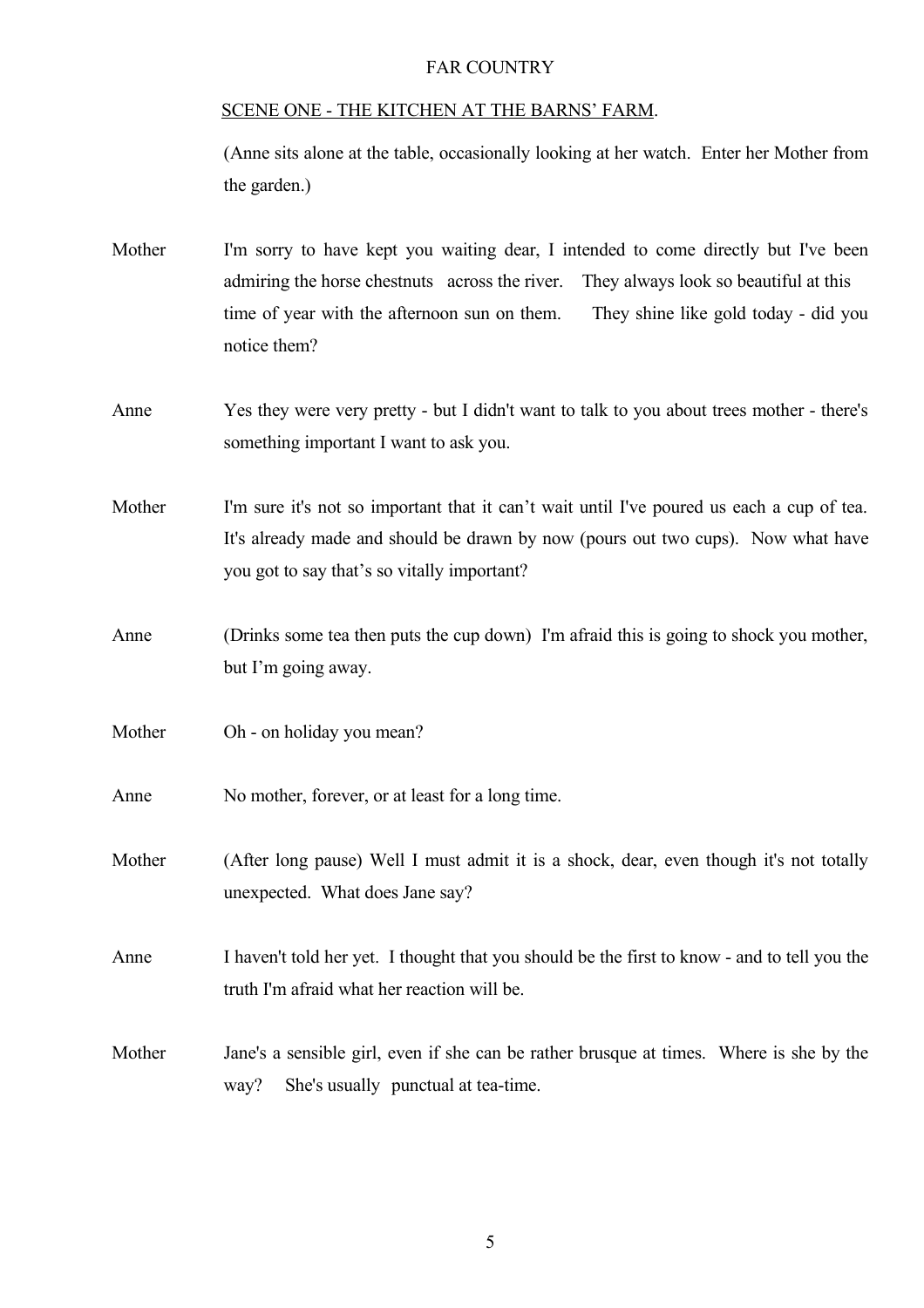| Anne   | I left her at the stables. She said she'd be about half an hour later than usual. I'm not<br>sure what's keeping her. Something to do with a harness I believe.                                      |
|--------|------------------------------------------------------------------------------------------------------------------------------------------------------------------------------------------------------|
| Mother | I think the best thing will be to talk this over together, and while we're waiting for her<br>let's have another cup of tea. Oh, that sounds like her now.                                           |
|        | (Enter Jane)                                                                                                                                                                                         |
| Jane   | Sorry I'm late mother. I hope you haven't guzzled all the tea between you.                                                                                                                           |
| Mother | There must be at least two more cups left. Pour yourself one and then sit down. I've got<br>something to tell you that's rather serious.                                                             |
| Jane   | Ah - a family conference - what's the matter? Have we had the bailiffs in?                                                                                                                           |
| Mother | Of course not. Something Anne just told me has rather upset me.                                                                                                                                      |
| Jane   | You're not 'in trouble' are you Sis, as they said in the good old days? Silly girl - I<br>thought you were far too clever for that.                                                                  |
| Mother | This is no time for joking Jane - your sister is leaving us                                                                                                                                          |
| Anne   | I'm sorry I haven't told you Jane, but I thought that I should speak to mother first.                                                                                                                |
| Jane   | So that's it. I can't say I'm very surprised.                                                                                                                                                        |
| Anne   | What do you mean? I've never said anything.                                                                                                                                                          |
| Jane   | No you haven't but you've not had your mind on your work for over six months. Many<br>a time I've seen you with that far away look in your eyes. I'm not such a fool as you<br>take me for you know. |
| Mother | Nobody thinks you're a fool, Jane. In many ways you're the shrewdest of the three of<br>us. But what about the stables? Can you keep things going without Anne's help?                               |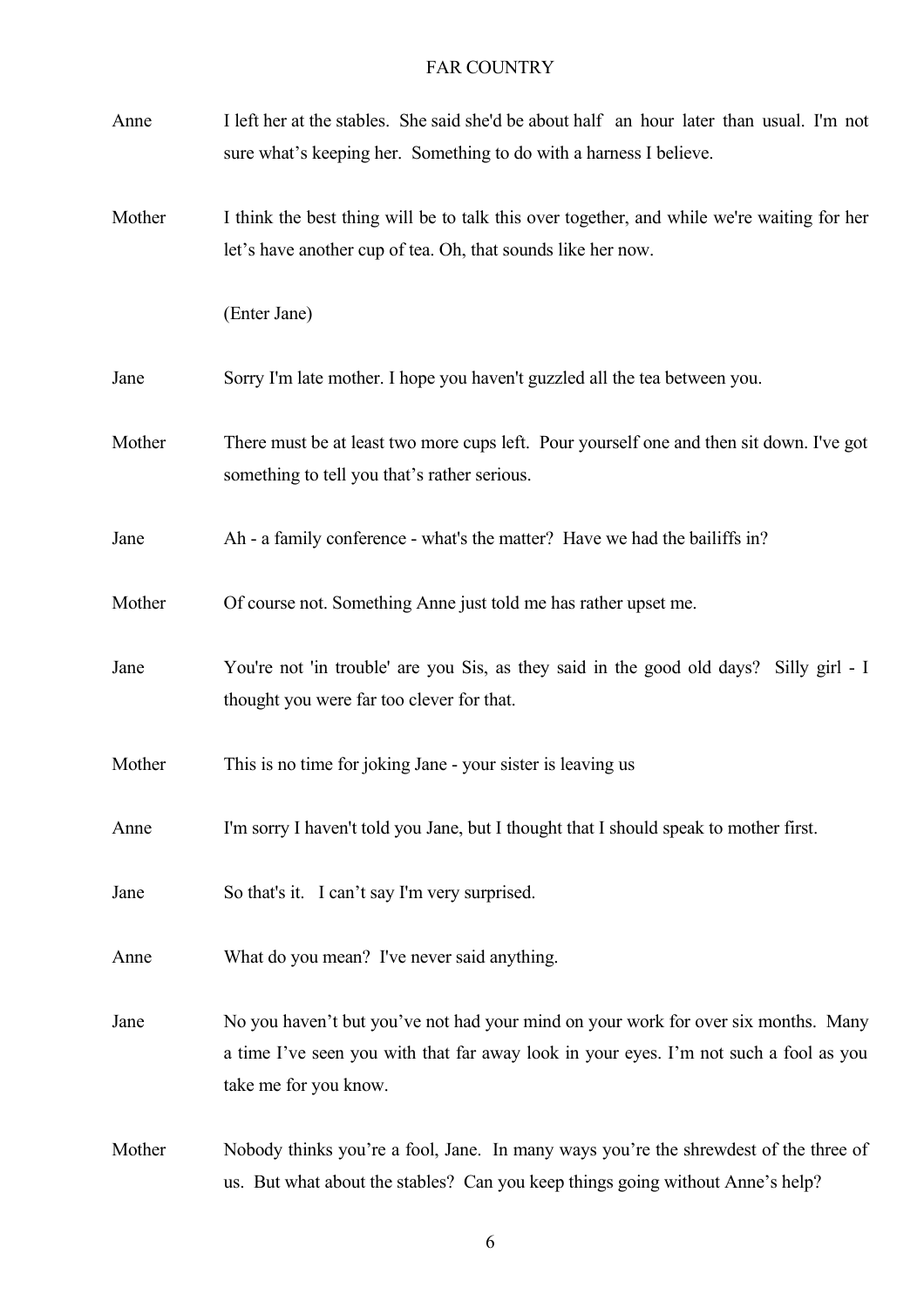- Jane I hope you won't be offended, Anne, but I think we might actually manage better without you. You've got no real interest in the stables and I know that there are at least a couple of girls to the village who would jump at the chance of a job there. As a matter of fact I was talking to Fiona only last week and she seemed interested in coming in as a partner. She's quite well off and, with her money behind us, we might even be able to expand.
- Anne I'm not offended, Jane, in fact you're quite right in all you say.
- Mother Good. I'm glad that everyone is behaving sensibly and now, Anne, I think you should tell us why you to leave and what you intend to do.

Anne Jane's already as good as told you why I want to leave when she said my heart wasn't in the job. I promised that I'd give it a go for two years and I've really tried hard, but I'm not like Jane you see, she loves horses but I could never get to like them. They're so big and smelly and they always seem so stupid.

- Jane They're a lot less stupid than some people I could mention.
- Anne  $\Delta s$  to what I intend to  $\Delta o \Gamma m$  going to London. I've been keeping in touch with Liz Bearcroft who I knew at college. She's doing very well there and she says that they're crying out for qualified designers.
- Jane Ah the lure of the bright lights. I suppose you think you're going to walk into a top job as soon as you arrive?
- Mother Anne's very well qualified Jane, they thought a lot of her at college.
- Jane A first class diploma from the Worcester College of Arts and Design big deal! That'll cut a lot of ice in London. It's London she's going to Mother - not Wyre Piddle.

Anne I always knew you were jealous of me, Jane, but there's no need to show it so blatantly.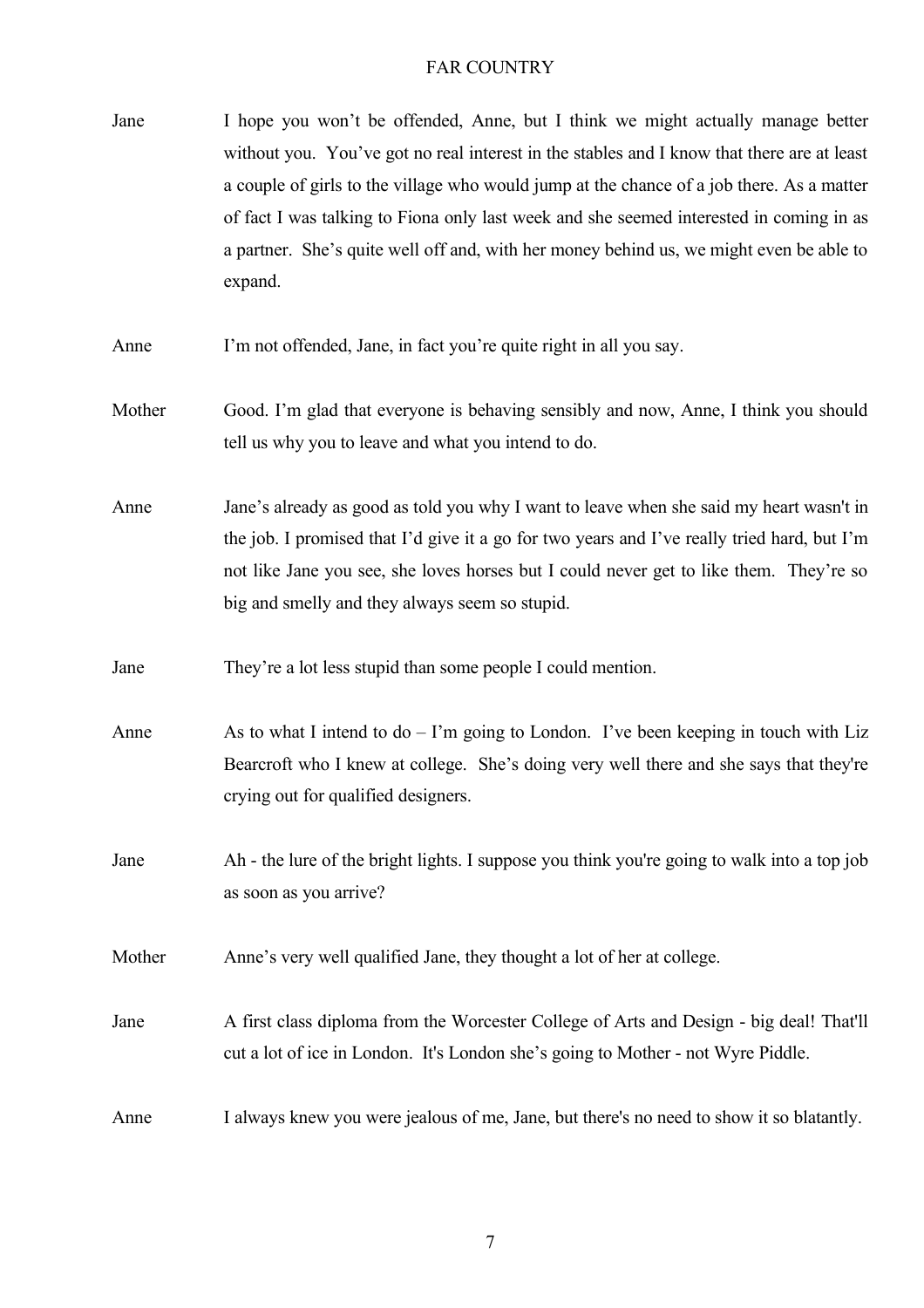| Mother | <b>FAR COUNTRY</b><br>Now you're both being stupid. I'm sure Jane wasn't being jealous Anne, and Jane, I                                                                                                                                    |
|--------|---------------------------------------------------------------------------------------------------------------------------------------------------------------------------------------------------------------------------------------------|
|        | think you could have expressed yourself better; you know how seriously Anne takes her<br>art.                                                                                                                                               |
| Jane   | I'm sorry Anne. I shouldn't have said that. I know you've got talent and flair. I only<br>meant that the competition will be very strong. It's bad enough even here in the riding<br>business.                                              |
| Anne   | I'm sorry too, Jane - I know you didn't mean to be offensive but you must see that I'm<br>in a rather emotional state at present.                                                                                                           |
| Mother | Good. I'm glad that's understood - now let's talk seriously. London's an expensive<br>place Anne. Where are you going to live and what are you going to live on while you're<br>looking for work?                                           |
| Anne   | As to where I'm going to live – that'll be no problem. Liz. has a very nice flat with a<br>reasonable rent. The girl she was sharing it with has had to leave rather suddenly. Liz<br>said she'd be really pleased if I shared it with her. |
| Mother | That sounds very satisfactory. Is she a nice girl?                                                                                                                                                                                          |
| Anne   | One of the best. We were good friends at college. Our interests were very similar.                                                                                                                                                          |
| Jane   | That's good - but what about the money you'll need?                                                                                                                                                                                         |
| Anne   | I know, I've thought about that too. This is very awkward, mother, but the money Dad<br>left me in his Will that would come to me when I'm thirty five - how much does that<br>amount to?                                                   |
| Mother | I'm not sure dear without getting in touch with the Bank, but with interest it must be<br>over thirty thousand pounds.                                                                                                                      |

8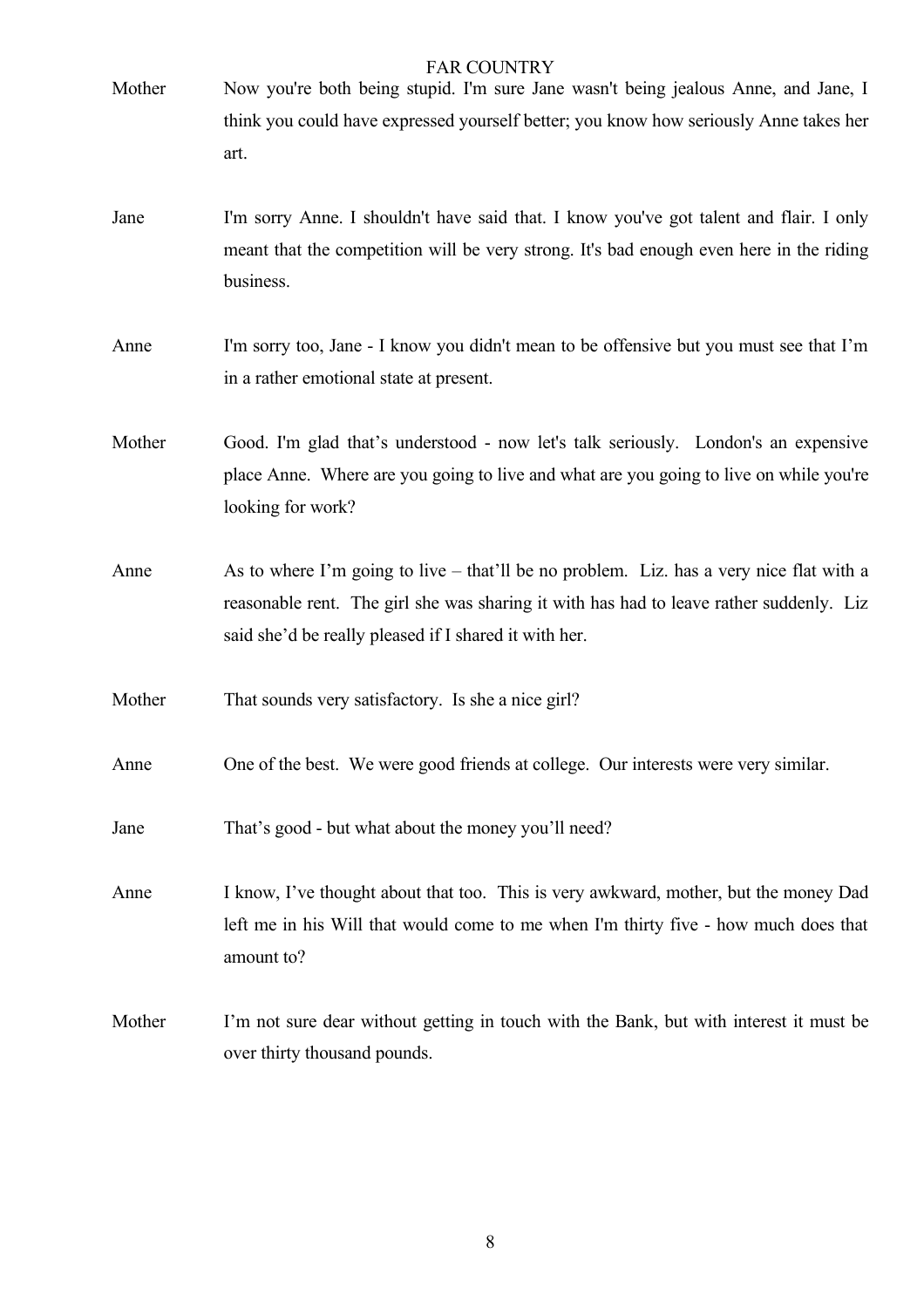| Anne   | <b>FAR COUNTRY</b><br>As such as that! Now listen please. Let me have twenty thousand of that money now - |
|--------|-----------------------------------------------------------------------------------------------------------|
|        | you can leave the rest in the bank - I promise you I shan't ask for it.<br>That should be                 |
|        | more than enough to keep me afloat until I start earning regularly.                                       |
|        |                                                                                                           |
| Mother | I'm not sure I should. There's no formal arrangement but your father was very clear                       |
|        | about his wishes.                                                                                         |
|        |                                                                                                           |
| Anne   | But he made his will when I was twelve - how could he know what might happen in the                       |
|        | future?                                                                                                   |
|        |                                                                                                           |
| Mother | Your father had some rather old-fashioned ideas Anne, but he was an intelligent man                       |
|        | nonetheless.                                                                                              |
|        |                                                                                                           |
| Anne   | I know, Mother, I'm sure he was but if I don't take my chance now, I may never have                       |
|        | the opportunity again. You'll regret it all your life if you say no.                                      |
|        |                                                                                                           |
| Mother | Perhaps you're right - what do you think Jane?                                                            |
|        |                                                                                                           |
| Anne   | I don't think it's any business of hers, Mother.                                                          |
|        |                                                                                                           |
| Mother | Perhaps not, but I'm still asking for her opinion - what do you think Jane?                               |
|        |                                                                                                           |
| Jane   | Anne's right. It's no business of mine. If she wants to take her money, good luck to her                  |
|        | but she needn't come to me if she finds things more difficult than she expects.                           |
|        |                                                                                                           |
| Anne   | Thanks Sis, and I shan't sponge on you - never fear - it won't be necessary.                              |
|        |                                                                                                           |
| Jane   | Well if that's agreed, I'll get back to the stables $-$ I've still got an hours work to do                |
|        | there and then I'm off to Worcester to se a man about the point-to-point. Don't stay up                   |
|        | for me mother, I may be late. Goodnight Sis – see you tomorrow, if not before. (exit)                     |
|        |                                                                                                           |
| Mother | I'm glad Jane took it so well, even if she was rather outspoken.                                          |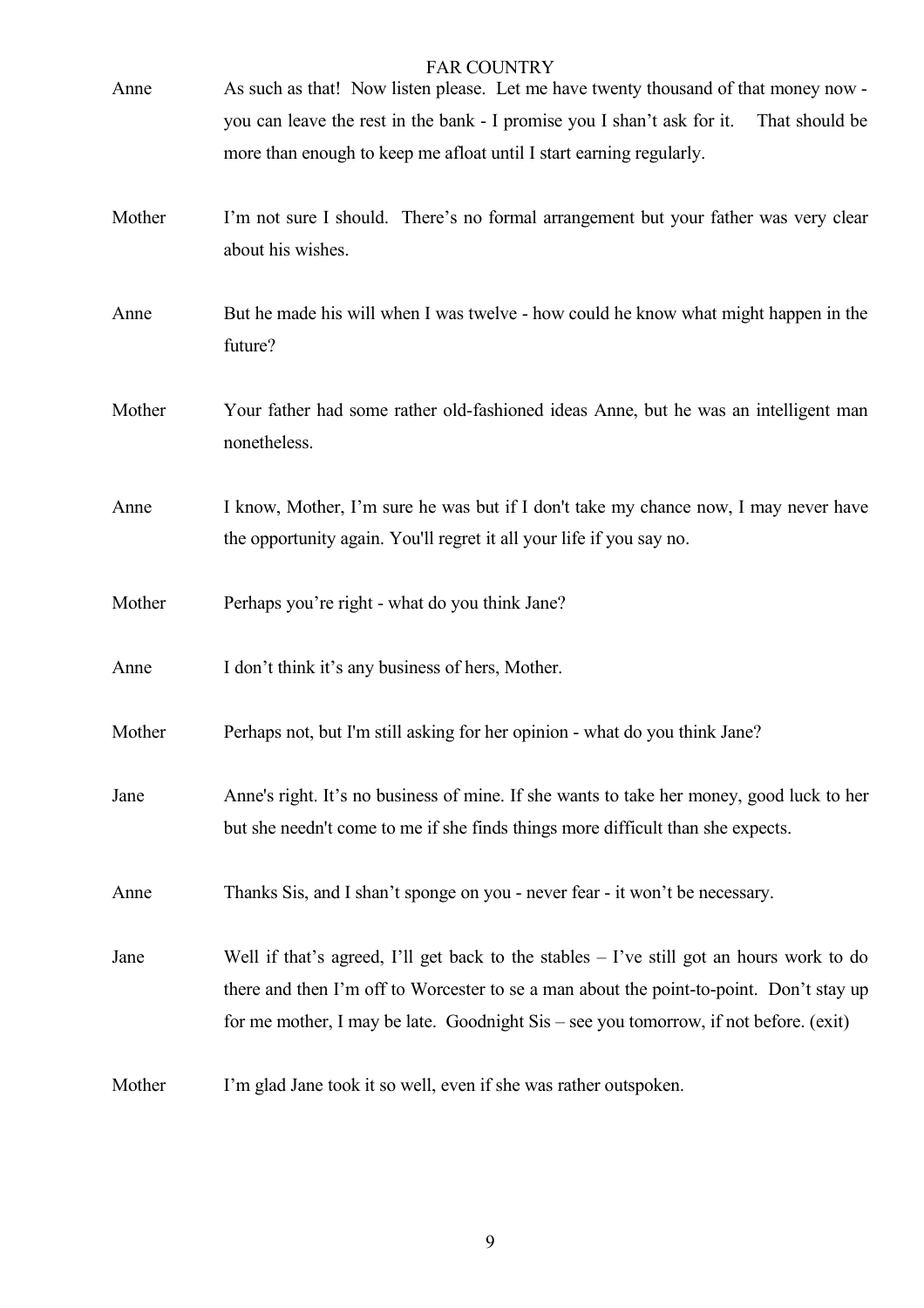| Anne   | <b>FAR COUNTRY</b><br>I'm glad she's gone mother. It's a terrible thing to say about your own sister but I never<br>feel comfortable when she's around. I don't think she ever understood me. We're so<br>different that at times I wonder whether we're sisters at all. Oh, I'm sorry, mother, I<br>didn't mean that |
|--------|-----------------------------------------------------------------------------------------------------------------------------------------------------------------------------------------------------------------------------------------------------------------------------------------------------------------------|
| Mother | (Laughs) Oh, you're sisters right enough and I'm not sure if you ever understood her<br>either. It's not all that unusual, I believe. But are you sure you're doing the right thing?                                                                                                                                  |
| Anne   | Yes mother. I've thought about it a lot and I'm quite sure                                                                                                                                                                                                                                                            |
|        | (Pause)                                                                                                                                                                                                                                                                                                               |
| Mother | What does Roger think?                                                                                                                                                                                                                                                                                                |
| Anne   | Roger! Why should what Roger thinks matter? I haven't told him anything yet.                                                                                                                                                                                                                                          |
| Mother | I thought you were quite close and he's a sensible man. I value his opinion, even if you<br>don't                                                                                                                                                                                                                     |
| Anne   | Roger's pleasant enough but he's like everyone else in this benighted place, as dull as<br>ditchwater. He thinks of nothing but his farm and his stupid cricket $-I$ don't believe he<br>reads anything but the "Farmer's Weekly" and "Wisden"                                                                        |
| Mother | I really think you're exaggerating dear. He always struck me as intelligent.                                                                                                                                                                                                                                          |
| Anne   | Oh has he? Well I'll give you an example of his intelligence : we were out one night<br>and I thought I'd see just what he knew about literature. I asked him his opinion of<br>Lawrence and do you know what he said?                                                                                                |
| Mother | I've no idea, Anne. What did he say?                                                                                                                                                                                                                                                                                  |
| Anne   | He said, "He's pretty useful on a helpful wicket with the new ball but he can be<br>expensive with an old one" – that's the limit of his intelligence                                                                                                                                                                 |
| Mother | (Laughs) I think he intended to be funny, dear, but a sense of humour was never your<br>strong point.                                                                                                                                                                                                                 |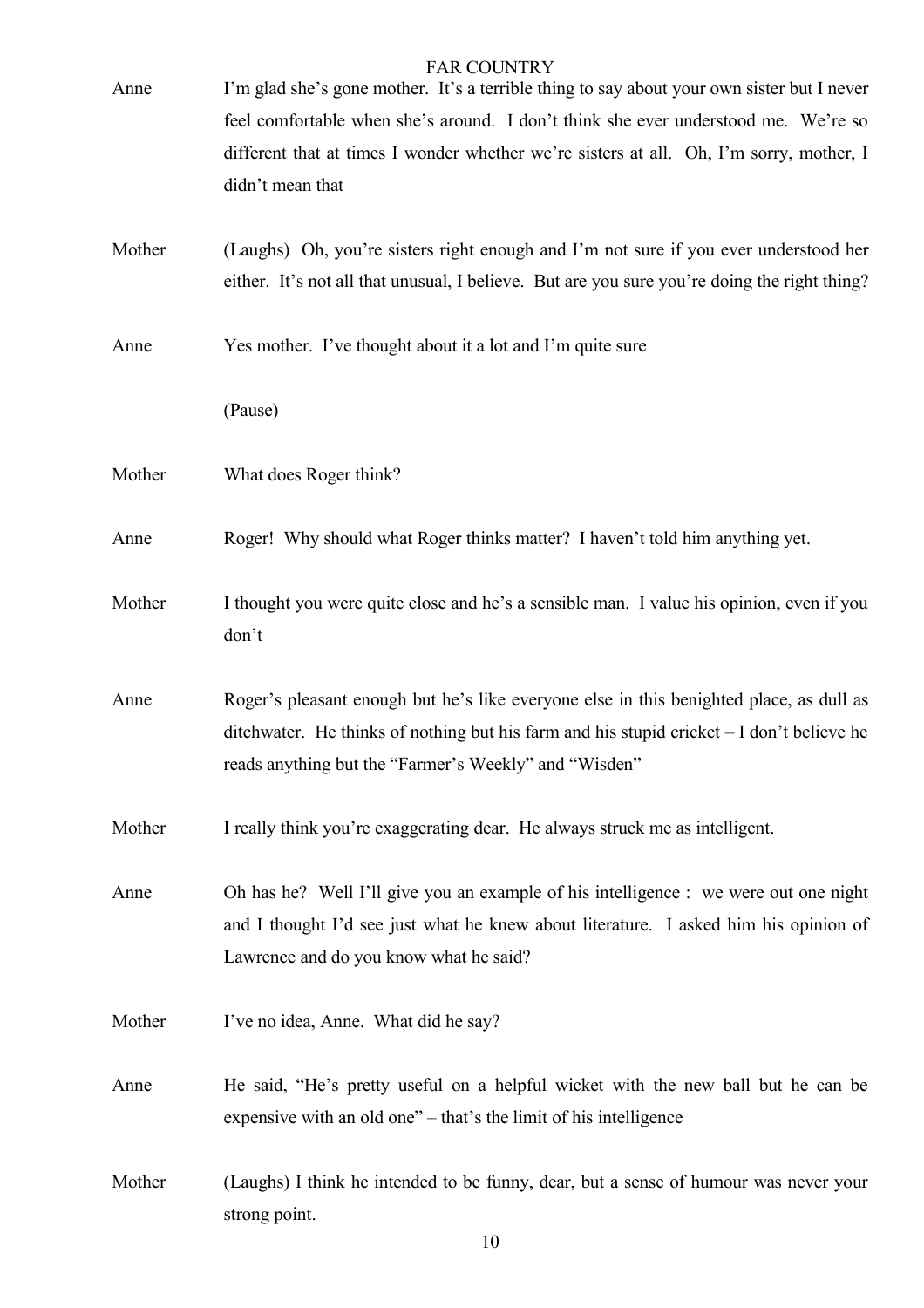- Anne If that's humour, I'm glad I've not got a sense of it. But now I'll leave you myself. I may be late coming home too, so good night.
- Mother Why? Where are you going?
- Anne To Evesham to break the news to some friends. I'm glad everything's sorted out so satisfactorily. Perhaps we can go to the bank tomorrow and finalize matters. Goodnight mother (kisses her and exits)

(Mother remains sitting staring into her lap, then rises and goes out of the kitchen door)

#### SCENE TWO – A FLAT IN LONDON

(Anne sits reading the evening paper - enter Liz.)

- Anne Hello Liz. You're later than I expected. Shall I make you a coffee? I've just had one myself.
- Liz. No thanks. I need something stronger. I've had a bitch of a day (pours herself a drink and sits) That's better - now, what have you been doing with yourself?

Anne I'm sorry you had such a trying time - I've been round some of the agencies.

- Liz Good any luck?
- Anne No. They had nothing suitable at present but they took my name and put me on their mailing lists. There are lots that I haven't tried yet - I'll do some more tomorrow.
- Liz. I made a few enquiries at work myself but nothing doing. Still we can't expect to get set up straight away - it took me a couple of months before anything cropped up at all likely.

Anne I hope I don't have to wait that long.

Liz I'm sure you won't, but have you eaten?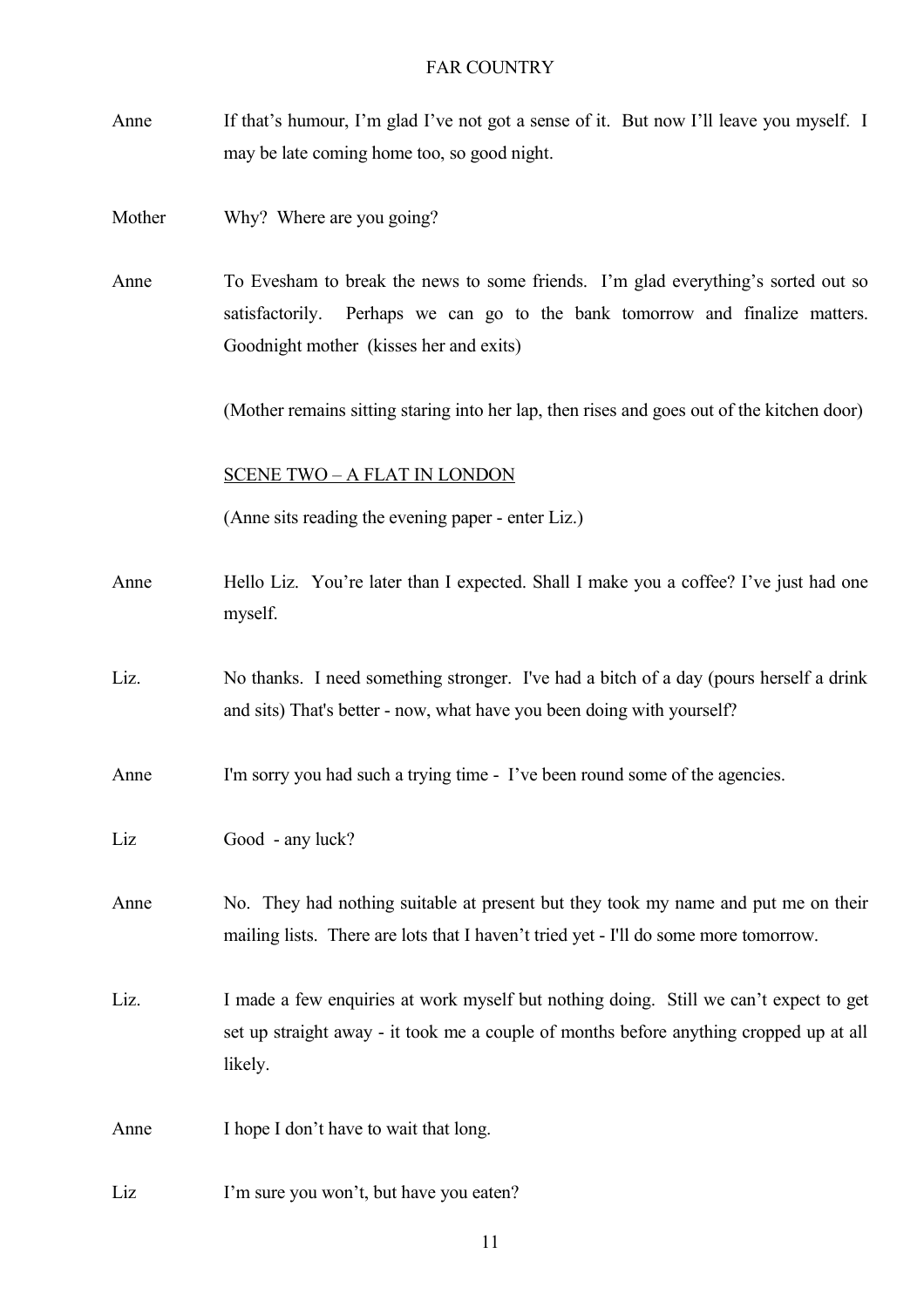Anne No, I was waiting till you got back.

- Liz That's good. I'm going to a little wine bar the yuppies haven't discovered yet. I was hoping you'd come with me so as I want to introduce you to some of my friends. You get a good meal there - reasonable price too.
- Anne I 'll be glad to what time have you booked for?
- Liz. We shan't need to leave for over an hour can you wait that long?

Anne Of course. I had quite a good meal at midday.

Liz. Then we can talk over things before we go - smoke?

Anne Thanks. (Takes cigarette) This tastes strange. Is it Turkish?

- Liz. (Laughs) Probably at least it's safe to say so if anyone asks
- Anne You don't mean it's a reefer?
- Liz. (Laughs again) That makes it sound positively nineteen-fiftyish. You're not telling me you've never smoked a joint before?
- Anne No, I haven't. Isn't it dangerous?

Liz Of course not - they're safer than the straight stuff any day - at least you don't get cancer from them. Everyone in our line uses them - you won't get far without, and if you stick to them and don't experiment with the hard staff you'll be safe enough.

Anne If you're quite sure (takes another drag). I must say it's relaxing

Liz. Better than coffee! Now what do you think of the flat?

Anne Marvelous! It's just as I thought it would be - very convenient too.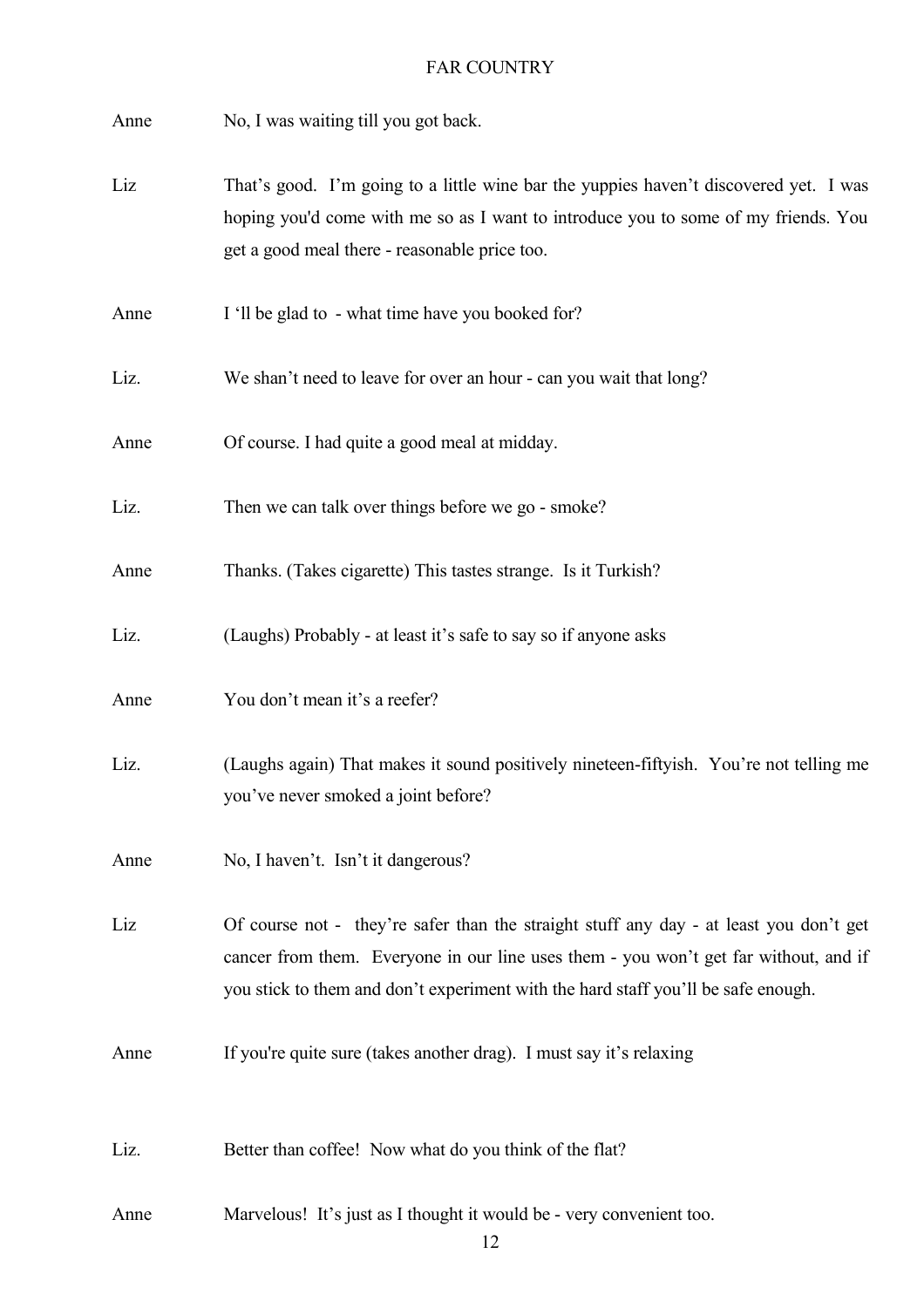| Liz  | I was lucky getting it $-1$ 've got some good contacts you see. I think I told you the rent?                                                                                                                                                                                                                                        |
|------|-------------------------------------------------------------------------------------------------------------------------------------------------------------------------------------------------------------------------------------------------------------------------------------------------------------------------------------|
| Anne | Yes. It's rather expensive isn't it?                                                                                                                                                                                                                                                                                                |
| Liz  | But darling – you won't find anything cheaper round here. Not worth living in anyway.<br>That's the trouble when an area gets what the estate agents call "fashionable". In come<br>the pinstriped yahoos from the City with their Porsches and cell-phones and up go the<br>rates one hundred per cent - I hope you can afford it. |
| Anne | I'm sure I can. Father left me quite a lot of money in his will and I've got half in ready<br>cash and the other half invested. It should be more than enough to see me through until<br>I start earning.                                                                                                                           |
| Liz. | That's reassuring. I won't ask how much. I'm not one to pry into money matters. Now<br>there's another thing that we must get settled - pretty important too.                                                                                                                                                                       |
| Anne | What's that?                                                                                                                                                                                                                                                                                                                        |
| Liz. | Your name. You must see "Anne Barns" just won't do. Imagine it on a programme -<br>"Costumes by Anne Barns" – It<br>sounds like a particularly butch professional<br>tennis player.                                                                                                                                                 |
| Anne | I'd never thought about it before but I suppose you're right. What do you suggest?                                                                                                                                                                                                                                                  |
| Liz. | We want something with a touch of class about it but not too pretentious - let's think -<br>Annabelle – that's it - Annabelle Barns – it's better but not quite right - we really want<br>another syllable to balance things.                                                                                                       |
| Anne | Annabelle Barnett?                                                                                                                                                                                                                                                                                                                  |

Liz. No - worse if anything – I've got it – "Annabelle Garner" - A good solid English name which rolls off the tongue but with just a hint of something out of the ordinary - don't you agree?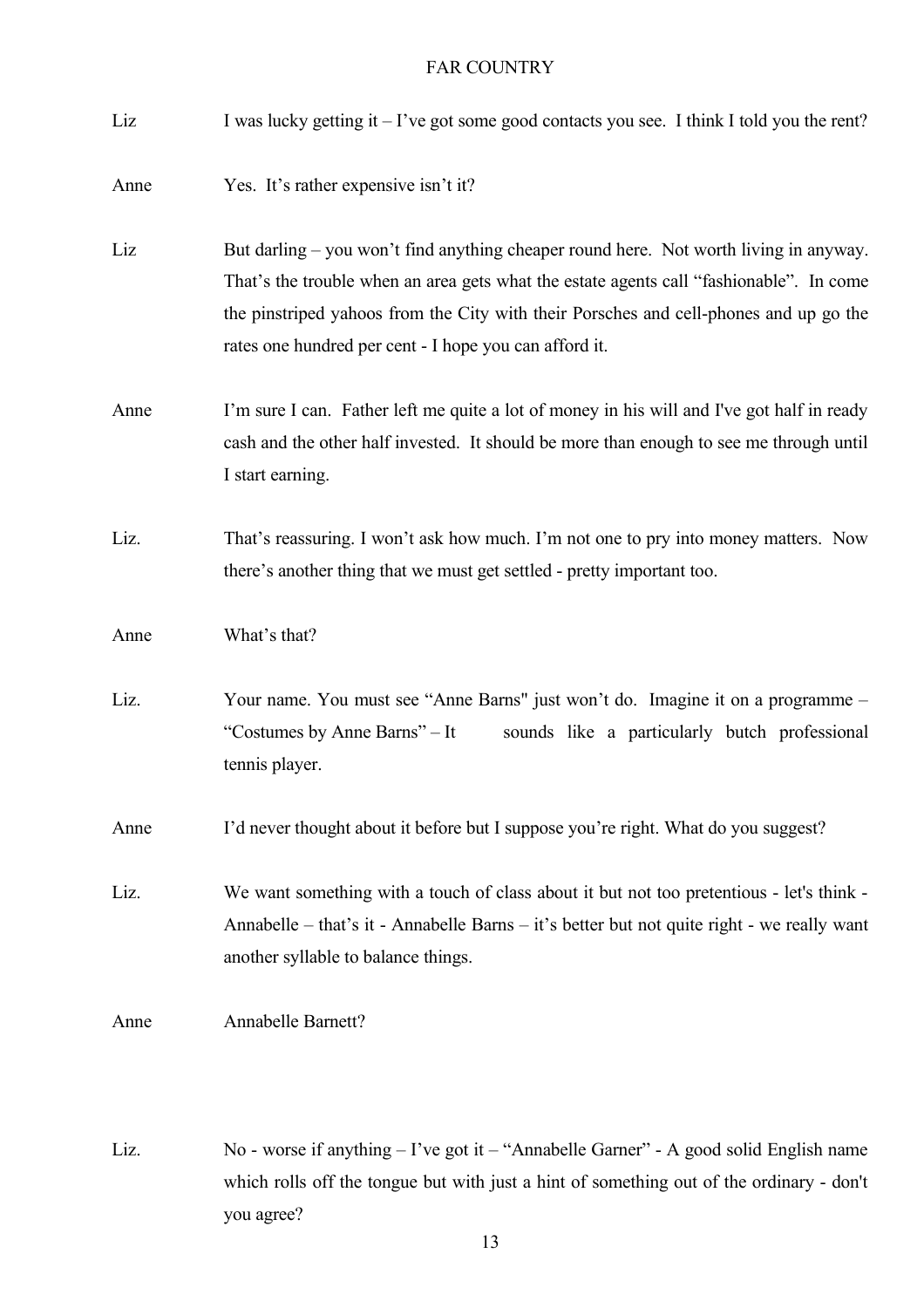| Anne   | Yes I suppose so - do you really believe I'll ever get my name on a programme or are<br>you just joking? There seems to be an awful lot of people looking for that sort of work.                                                                                                                                                                         |
|--------|----------------------------------------------------------------------------------------------------------------------------------------------------------------------------------------------------------------------------------------------------------------------------------------------------------------------------------------------------------|
| Liz.   | Oh there are, but they're pretty poor as a general rule. They only get where they are by<br>pulling strings and sleeping around. Now you've got real flair. I recognized it when<br>we were at college, and you don't often get one student praising another's work.                                                                                     |
| Anne   | That's good of you Liz. I hope you're right. Now let me pay for the meal tonight as a<br>thank you for all the help you've given me.                                                                                                                                                                                                                     |
| Liz    | I've not done much for you yet, but thanks, it's a good thought and to tell you the truth<br>I'm a bit short of cash at present. I'll try to see that the others don't sting you too much<br>- they've got expensive tastes when someone else is paying. Now I'm going to have a<br>shower and change. We should be leaving in half an hour at so (exit) |
|        | (Anne resumes reading her evening paper).                                                                                                                                                                                                                                                                                                                |
|        | (SCENE THREE - SIX MONTHS LATER.- THE KITCHEN OF THE BARNS'<br><b>FARM</b><br>(Jane sits at the table with a cup of coffee - enter mother).                                                                                                                                                                                                              |
| Mother | Hello Jane. I see you've already poured yourself a coffee. I was just making myself a<br>fresh pot.                                                                                                                                                                                                                                                      |
| Jane   | Thanks mother, I'll be glad of another. I'm dead tired, I've been working like a navvy<br>for over four hours.                                                                                                                                                                                                                                           |
| Mother | Did the storm do much damage? Shall we need to get the builders in?                                                                                                                                                                                                                                                                                      |
| Jane   | I don't think so. There's a fair number of slates off but I think we'll manage to replace<br>them between us. The horses were frightened but none of them are hurt so far as I can                                                                                                                                                                       |

see, thank God, and most of the fences and jumps are down and a few trees too.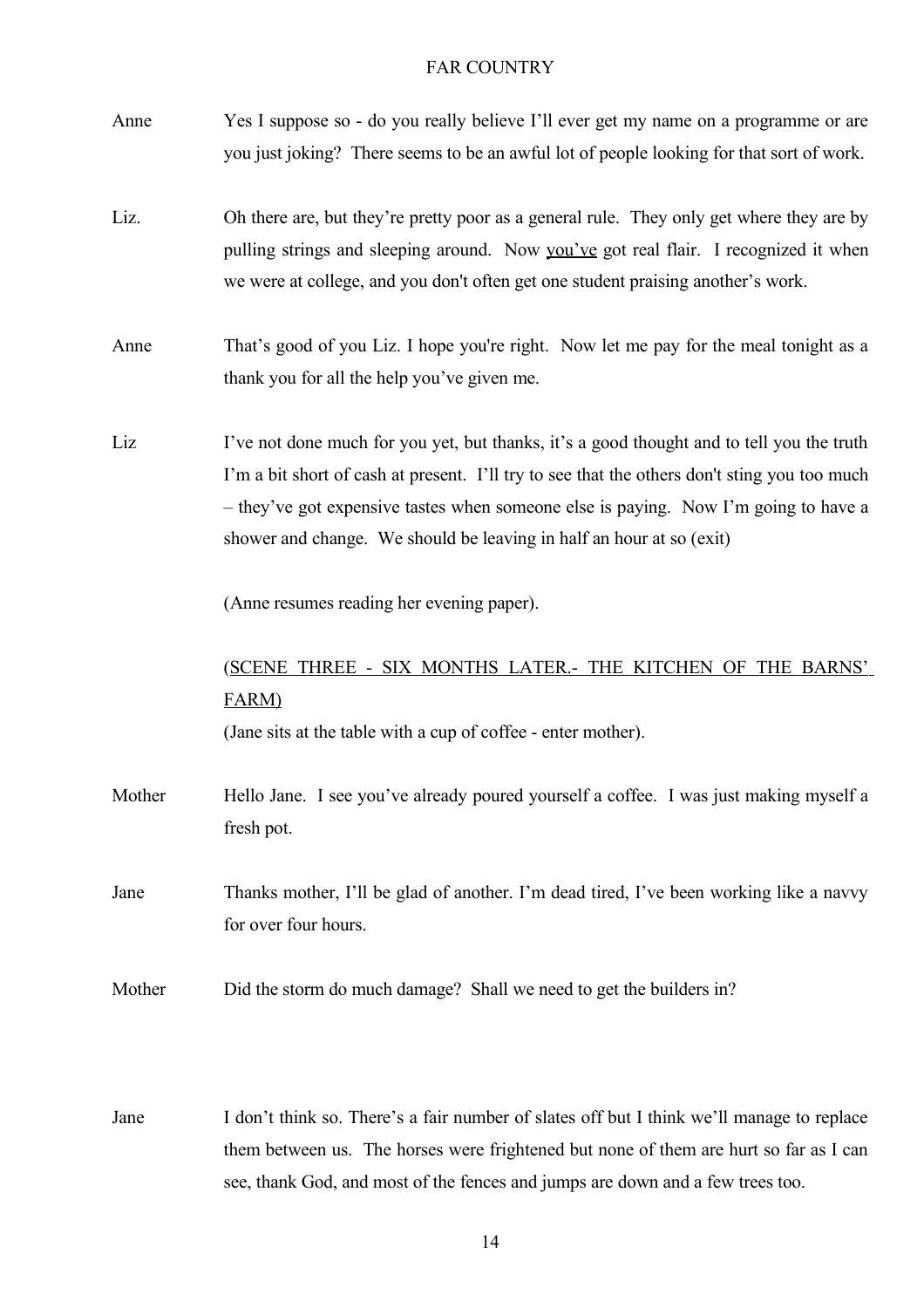| Mother | <b>FAR COUNTRY</b><br>We must be thankful it wasn't worse - has the post arrived?                                                                          |
|--------|------------------------------------------------------------------------------------------------------------------------------------------------------------|
| Jane   | Yes, about an hour ago. Fortunately none of the roads were blocked.                                                                                        |
| Mother | Was there anything of importance?                                                                                                                          |
| Jane   | No. One or two bills and some advertising stuff – oh and a letter from the Bank - looks<br>like a statement – here it is.                                  |
| Mother | Thanks – yes, it's just a statement. There was nothing from Anne?                                                                                          |
| Jane   | No. I expect she's far too busy to write to her mother and sister.                                                                                         |
| Mother | Maybe it's been lost. I'm sure we'll get a letter soon. It's not like her to delay so long<br>and I'd like to know her new address.                        |
| Jane   | She'll write when she feels like it $-1$ think that was the door. I'll go (exits)<br>(Re-enters with Roger) It's Roger, mother. I've asked him to come in. |
| Mother | Hello Roger. It's good of you to call. Would you like a coffee?                                                                                            |
| Roger  | Thanks, Mary - I'd love one but I mustn't waste your time or Jane's                                                                                        |
| Jane   | That's OK, I was having a break. I've been working all morning clearing up after the<br>damned storm.                                                      |
| Roger  | That's one of the reasons I called. Is there anything I can do to help? We escaped the<br>worst of it being farther down the valley.                       |
|        |                                                                                                                                                            |

Jane That's good of you, Roger. We've got most of the mess cleared away but if I could borrow one of your tractors for a couple of hours I'd be grateful. There are two or three tress that our little one can't shift.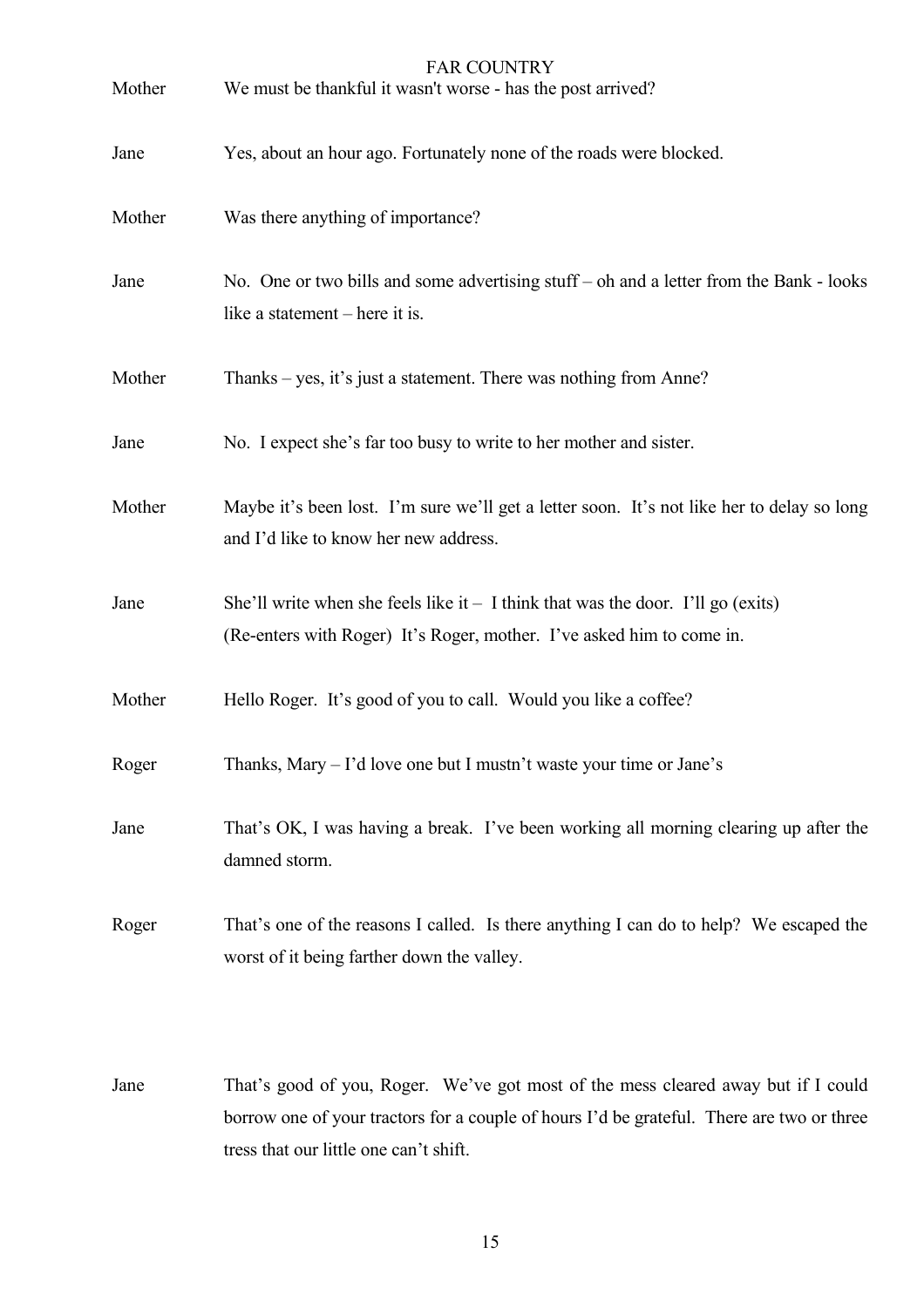# FAR COUNTRY Roger I'll come up myself this afternoon with the Ferguson. She's getting on no but still has plenty of guts in her. Mother That's' very kind. Are you sure you can spare the time? Roger Of course. I'll be round about two thirty. I've got to go into Evesham this morning, or I'd come before – and that reminds me, is there anything you want from there? Mother I don't think so but I'm grateful for the offer. Do you want anything Jane? Jane No. I'm pretty well stocked up, but thanks all the same. Roger Well, any time I'm going in and you want anything just let me know. Oh there is another thing – have you heard from Anne recently? Mother Not for over a month now and I must admit I'm just a bit worried. I wrote to her three weeks ago and my letter came back marked "Gone away - address not known". Roger I've no doubt you'll hear from her soon. I expect she's very busy. What is she doing now? Mother I think she's involved in a magazine that's recently started up. She wrote to me about four months ago telling me all about it. She seems very enthusiastic. I ordered a copy from Smiths. I thought it was quite interesting, though I don't understand all of it. Jane "Parnassus" it was called, and I couldn't make head or tail of it - but then I'm only a simple country girl. Roger Have you still got it? I'd like to see it.

Jane I chucked it out after a week or so*.* It wouldn't have been your cup of tea - no market reports or first class averages.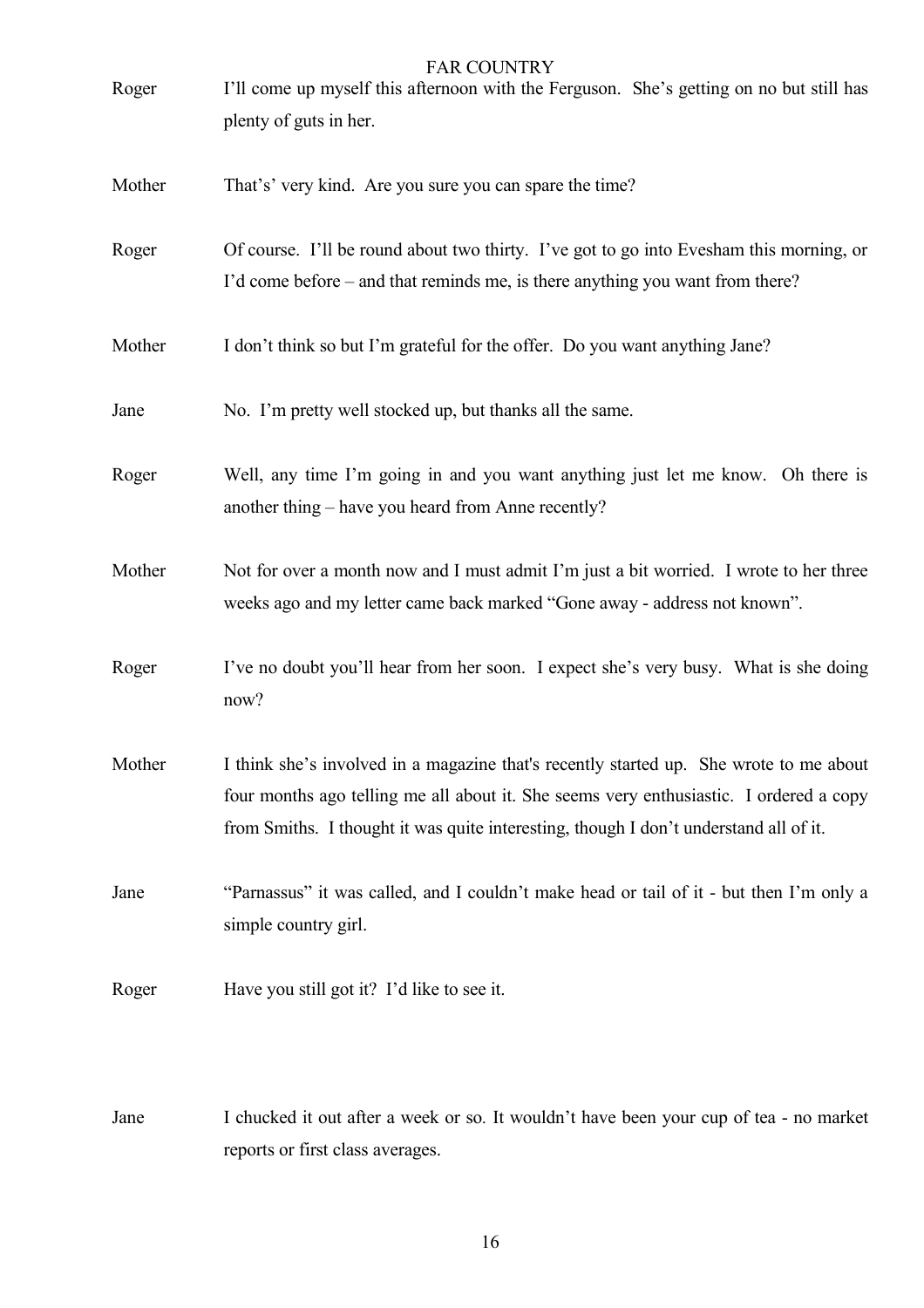- Roger I'm afraid I'm one of the reasons she left, Mary. I never took her seriously and didn't realise how much it hurt her.
- Mother I don't think anyone did, Roger we're all to blame but I'm glad she went, although I miss her terribly. She'd set her heart on doing this sort of thing and she would never have forgiven herself if she hadn't taken the opportunity when it occurred.
- Roger I expect you're right and I think she's sensible enough to come back it things don't work out. I know when I was about fourteen I was quite convinced I was good enough to play for the county. I used to imagine myself wearing the old green cap and scoring centuries galore. I soon learnt my lesson though and now I'm happy enough to turn out for the village when I've got the time.
- Jane That's funny, it was just the same with me. I used to dream of cleaning up at Badminton and now I spend my time teaching little girls to ride old hacks and competing in the odd point-to-point.
- Mother I'm not sure Anne would look at things quite the same as you do, but we've talked enough – another coffee Roger?
- Roger No thanks, Mary, I've wasted too much of your time, besides I'm late already I must be off. See you at two thirty Jane.
- Jane Thanks Roger. You're a friend in need.
- Roger And you'll let me know if you hear anything, Mary about Anne I mean.
- Mother Of course goodbye. I'll see you later. I'm sure you'll want a cup of tea after moving those trees – or something stronger perhaps
- Roger That's be great see you then.

# (SCENE FOUR – SIX MONTHS LATER – A LONDON FLAT)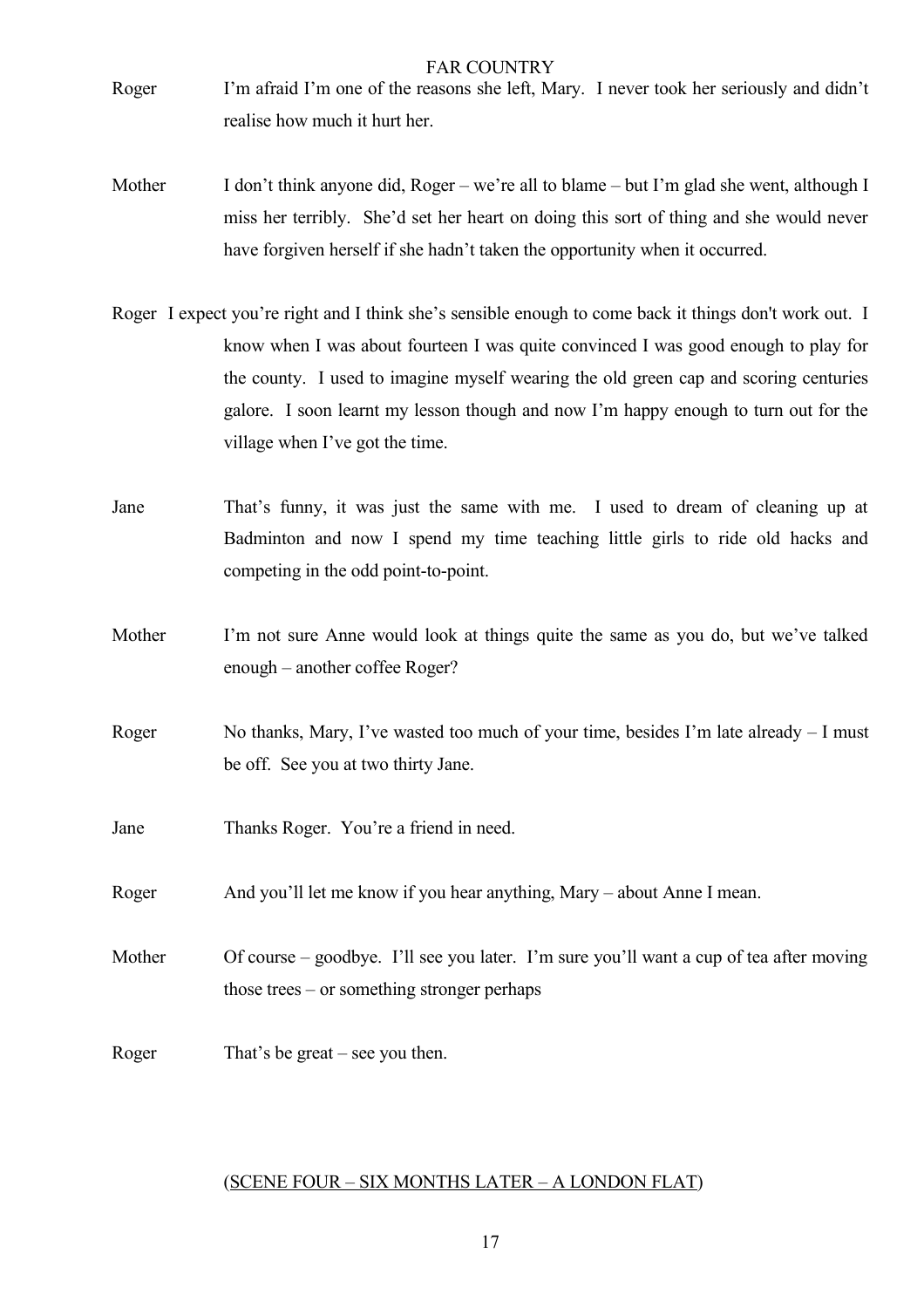(Anne and Liz have just finished breakfast.)

| Anne | So it was good party then, Liz?                                                                                                                                                                                                                                                                                                               |
|------|-----------------------------------------------------------------------------------------------------------------------------------------------------------------------------------------------------------------------------------------------------------------------------------------------------------------------------------------------|
| Liz  | $So - so$ . Nothing special. Too much drink, too much smoke and too much noise –<br>apart from that, OK                                                                                                                                                                                                                                       |
| Anne | You always say that but I'm sure you enjoyed it.                                                                                                                                                                                                                                                                                              |
| Liz  | Well I've been to worse, and I think I made some good contacts. I'll tell you about it<br>later but let's have a look at the post first.                                                                                                                                                                                                      |
| Anne | Is there anything for me?                                                                                                                                                                                                                                                                                                                     |
| Liz  | Not as far as I can see. No – they're all mine – three appeals – you know where they're<br>going (throws them unopened in the bin) a couple of bills – they can wait – this one's<br>from Bob – what does he want? I hope he's not trying to scrounge a few quid again.<br>Hello – what's this? (opens it and reads) Damn! That's all we need |
| Anne | What's the matter, Liz? Bad news?                                                                                                                                                                                                                                                                                                             |
| Liz  | Read it yourself. Those grasping bastards of landlords have put the rent up. By a hell<br>of a lot too.                                                                                                                                                                                                                                       |
| Anne | But this is extortionate. What are we going to do?                                                                                                                                                                                                                                                                                            |
| Liz  | We'll have to pay it of course. What else can we do?                                                                                                                                                                                                                                                                                          |
| Anne | I said all along we shouldn't have left the other flat.                                                                                                                                                                                                                                                                                       |
| Liz  | Don't start all that again. You know as well as I do that the place had become perfectly<br>impossible. You agreed with me at the time. And if you hadn't put all your money into<br>that lousy magazine we'd be a lot better placed than we are now,                                                                                         |
| Anne | I still say "Parnassus" was a good idea. There were teething troubles of course but all it<br>needed was time. Another six months and it would have taken off.                                                                                                                                                                                |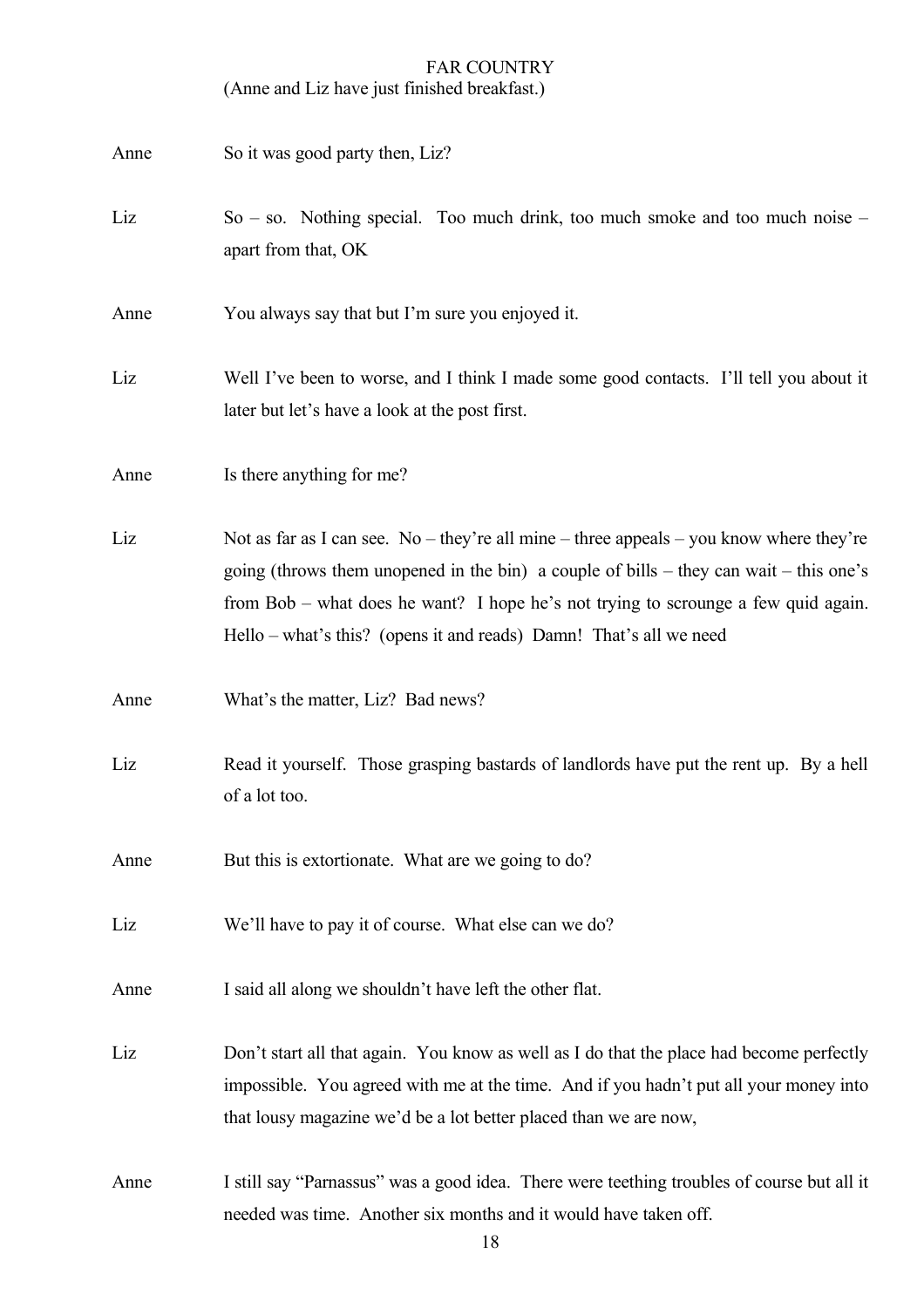- Liz It wouldn't have taken off in a million years. It was third-rate amateur stuff and you know it.
- Anne Don't let's argue, Liz. I couldn't stand it this morning. And I'm not quite broke. I've still got around five thousand pounds invested and though I don't want to break into it, it's there in case of need. That's all I have got though. I asked mother to send me the twelve thousand that was still to come to me from father.
- Liz Five thousand is better than nothing. I bet there were fireworks at your place when your sister heard about it – she sounds a real bitch by what you tell me.
- Anne She's not as bad as all that she just looks at things differently from us but I asked mother to keep it secret.
- Liz I hope for your sake she did. But let's look on the bright side. It may that we'll both be having good news soon.
- Anne How do you mean?
- Liz I heard last night that I'm in line for the fashion editor's job. It's not cut and dried yet but it's ninety per cent certain. If I do get it, there'll be a hefty increase in my salary, and then there's the status of course.
- Anne I'm so glad Liz. You deserve it. You work hard and it's about time you had recognition.
- Liz You know what they say about counting chickens have you any plans for this morning?
- Anne No. Why?
- Liz Good. I think you're going to have a visitor.

Anne Who? I don't know of anyone.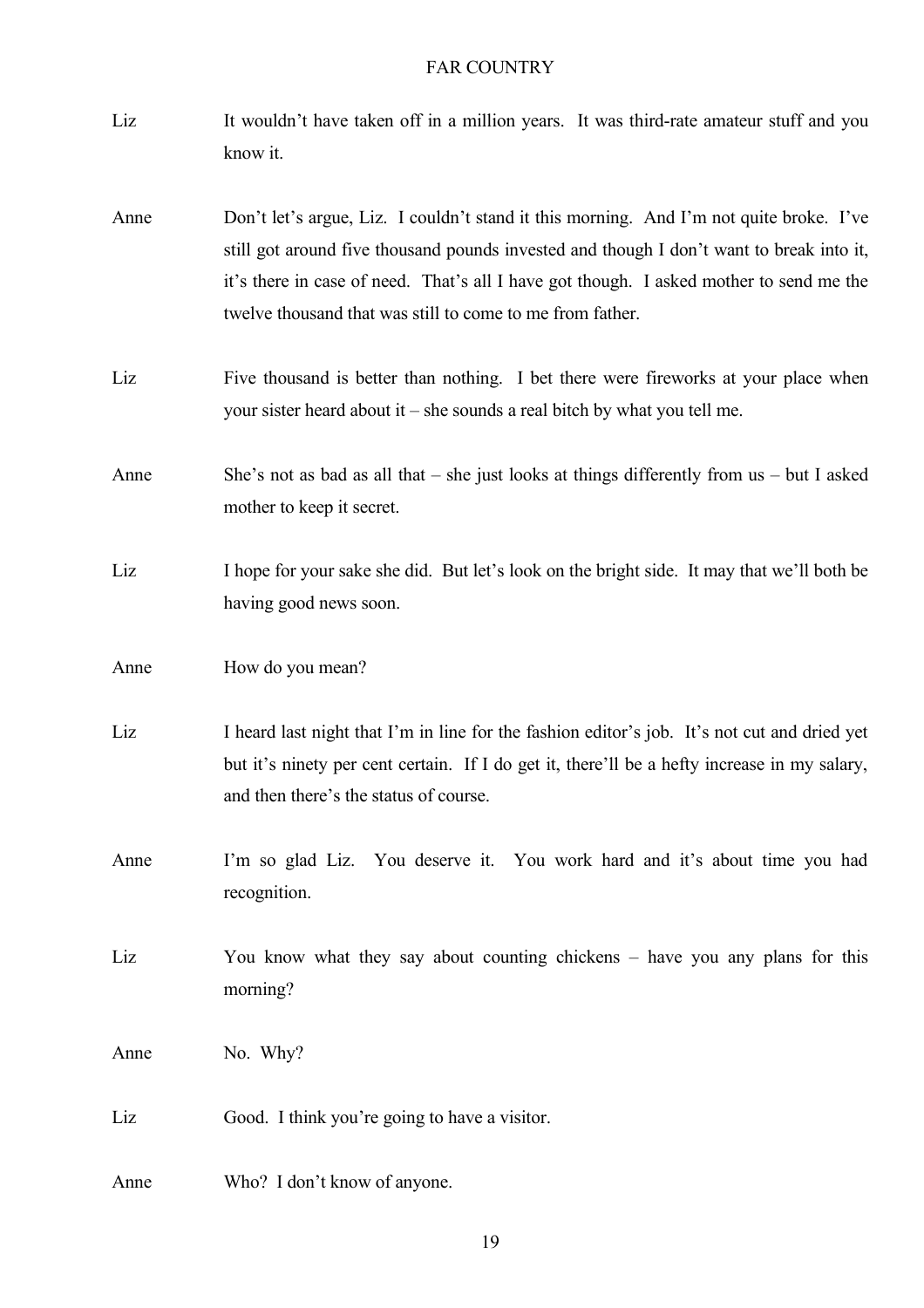| Liz  | <b>FAR COUNTRY</b><br>I met Jason at the party and told him about you – he seemed interested.                                                                                                                                                                                                                                                                 |
|------|---------------------------------------------------------------------------------------------------------------------------------------------------------------------------------------------------------------------------------------------------------------------------------------------------------------------------------------------------------------|
| Anne | Jason?                                                                                                                                                                                                                                                                                                                                                        |
| Liz  | Jason Fairclough – you've heard of him of course?                                                                                                                                                                                                                                                                                                             |
| Anne | Why yes $-$ isn't he a poet? I've read several things by him. I thought they were good.                                                                                                                                                                                                                                                                       |
| Liz. | He was a poet. He's a scriptwriter now. He does the books for Tom Fitzgerald's<br>musicals. He writes them under an assumed name because he doesn't want people to<br>think he's prostituting his talent - bloody fool! He must have made more in the last two<br>years than he ever did with his verse.                                                      |
| Anne | I'd no idea that you'd met him - do you know him well?                                                                                                                                                                                                                                                                                                        |
| Liz. | I've never slept with him if that's what you mean but we've got - well - friends in<br>common. We got talking last night, by accident almost, you know how it is at a party<br>and I told him you were interested in stage work and he said he'd like to meet you. I<br>asked him to look round this morning.                                                 |
| Anne | Thanks Liz, that's marvelous but I'm sure he won't come - why should he? - What can I<br>do that would interest him?                                                                                                                                                                                                                                          |
| Liz. | I don't know, but he'll come right enough. He was stone cold sober at the time and<br>when he says he'll do a thing, he'll do it $-$ at least in the short term.                                                                                                                                                                                              |
| Anne | You must tell no about him. How old is he?                                                                                                                                                                                                                                                                                                                    |
| Liz. | Positively antediluvian - getting on for fifty I should say, but he knows all the right<br>people and he's loyal to his friends. If he takes to you he might be able to help you a<br>lot. By the way, he's gay so you needn't worry on that score. (Bell rings) Someone's<br>coming - it must be him - try and make a good impression - a lot depends on it. |

(Enter Jason)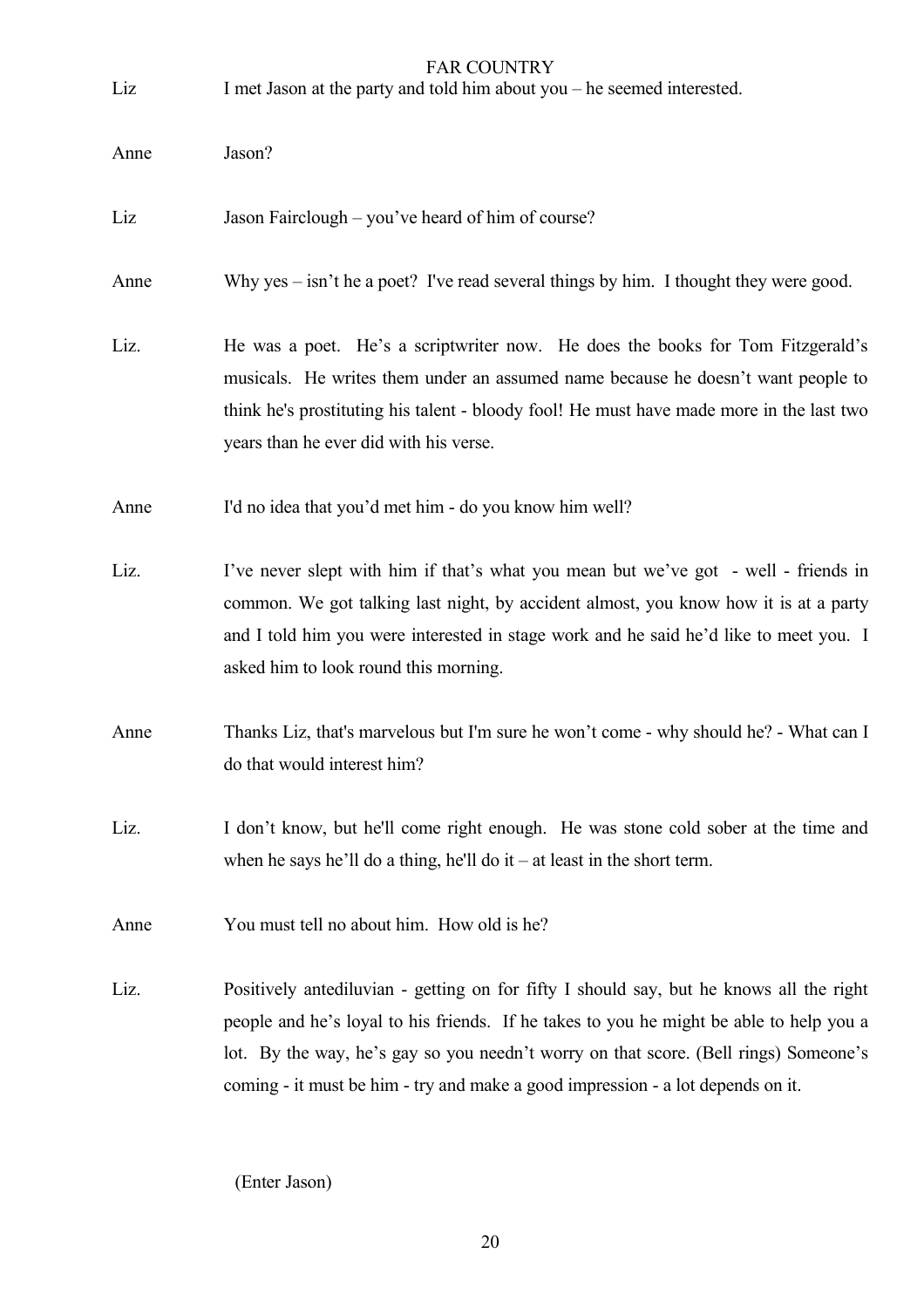| Liz.  | <b>FAR COUNTRY</b><br>Hello Jason - you didn't forget then.                                                                                                                                                                                 |
|-------|---------------------------------------------------------------------------------------------------------------------------------------------------------------------------------------------------------------------------------------------|
| Jason | How could I ever forget you darling? (kisses her) And this must be the friend you were<br>telling me about - Annabelle isn't it?                                                                                                            |
| Liz   | Let me make the formal introduction - James this is Annabelle Garner. Annabelle -<br>allow me to introduce you to Jason Fairclough.                                                                                                         |
| Jason | Liz is only trying to annoy me – she knows I loathe formality – but I shan't rise to her.                                                                                                                                                   |
| Liz   | That would be too much to expect (laughs). I suppose you want a drink. The usual?                                                                                                                                                           |
| Jason | Yes please my dear and not too much water. You know, Annabelle, a good drink is the<br>last of the fleshly pleasures I have left to me.                                                                                                     |
| Liz.  | That's not what I've heard $-$ I shan't be a moment (goes into kitchen) Damn! We've<br>run out of your stuff. I wish you'd drink the same as the rest of us.                                                                                |
| Jason | The enjoyment of a really good malt whiskey is the last vestige of my middle-class<br>upbringing. I've tried to like your modern concoctions but I've never succeeded.                                                                      |
| Liz   | I suppose I'll have to go and get a bottle – lend me a tenner Annabelle.                                                                                                                                                                    |
| Anne  | My bag is by the door $-$ help yourself.                                                                                                                                                                                                    |
| Liz   | Thanks. I'll take two while I'm about it. You can never keep track of the cost of<br>anything nowadays. It seems to vary from week to week $-1$ shan't be long. Sorry<br>you've got to wait Jason – don't misbehave while I'm away. (exits) |
| Jason | I'm glad she'll be out for a while. Liz is a dear girl but I find her a little overpowering.<br>I suppose she's told you all about me.                                                                                                      |
| Anne  | Just a little.                                                                                                                                                                                                                              |